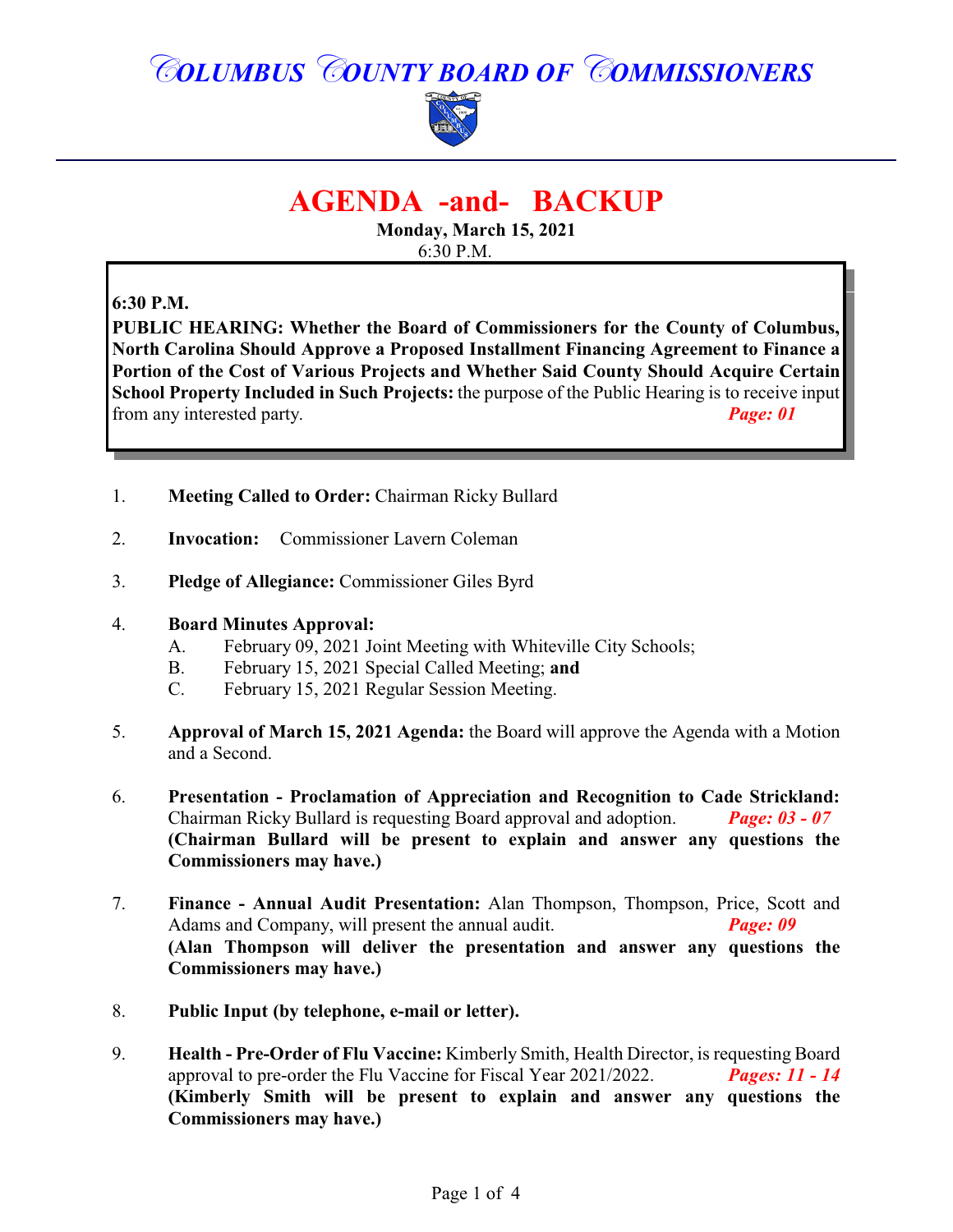10. **Animal Control - Deletion of (2) Part-time Positions, and Approval of one (1) Full-time Position:** the Honorable Sheriff Jody Greene, Interim Animal Control Director, is requesting approval to delete two (2) part-time positions, and approve one (1) full-time position. *Pages: 15*

**(The Honorable Sheriff Jody Greene will be present to explain and answer any questions the Commissioners may have.)**

- 11. **Public Transportation - Approval of System Safety Plan (SSP) and Property Disposition Policy:** Joy Jacobs, Public Transportation Director, is requesting Board Approval. *Pages: 17 - 49* **(Joy Jacobs will be present to explain and answer any questions the Commissioners may have.)**
- 12. **Social Services Monthly Administrative Update:** Algernon McKenzie, Social Services Director, will deliver the Monthly Administrative Update. *Pages: 51 - 58* **(Algernon McKenzie will be present to deliver update and answer any questions the Commissioners may have.)**
- 13. **Proclamation Proclamation by Columbus County Commissioners Week ofthe Young Child:** Selena Rowell, Executive Director of Columbus County Partnership for Children, is requesting Board approval. *Pages: 59 - 60* **(Selena Rowell will be present to explain and answer any questions the Commissioners may have.)**
- 14. **Proclamation North Carolina 811 Safe Digging Month:** Howard Corey, Education Liaison, North Carolina 811, is requesting Board approval and adoption. *Pages: 61 - 62* **(Howard Corey will be present to explain and answer any questions the Commissioners may have.)**
- 15. **Planning Entry/Participation into the CRS (FEMA) Program:** Samantha Alsup, Planning Director, is requesting Board approval of the program. *Pages: 63 - 70* **(Samantha Alsup will be present to explain and answer any questions the Commissioners may have.)**
- 16. **Planning Discussion of the four (4) listed Ordinances:**
	- **A. Abandoned Structure Ordinance;**
	- **B. Public Nuisance Ordinance;**
	- **C. Junked Vehicle Ordinance;** and
	- **D. Subdivision Ordinance.** *Pages: 73 -123*

**(Samantha Alsup, Planning Director, will deliver a discussion on the four (4) listed Ordinances.)**

17. **Ordinance - Animal Control Ordinance:** the Honorable Sheriff Jody Greene is requesting to rescind the existing Animal Control Ordinance and approve and adopt a new Animal Control Ordinance. *Pages:125-180*

**(Sheriff Jody Greene will be present to explain and answer any questions the Commissioners may have.)**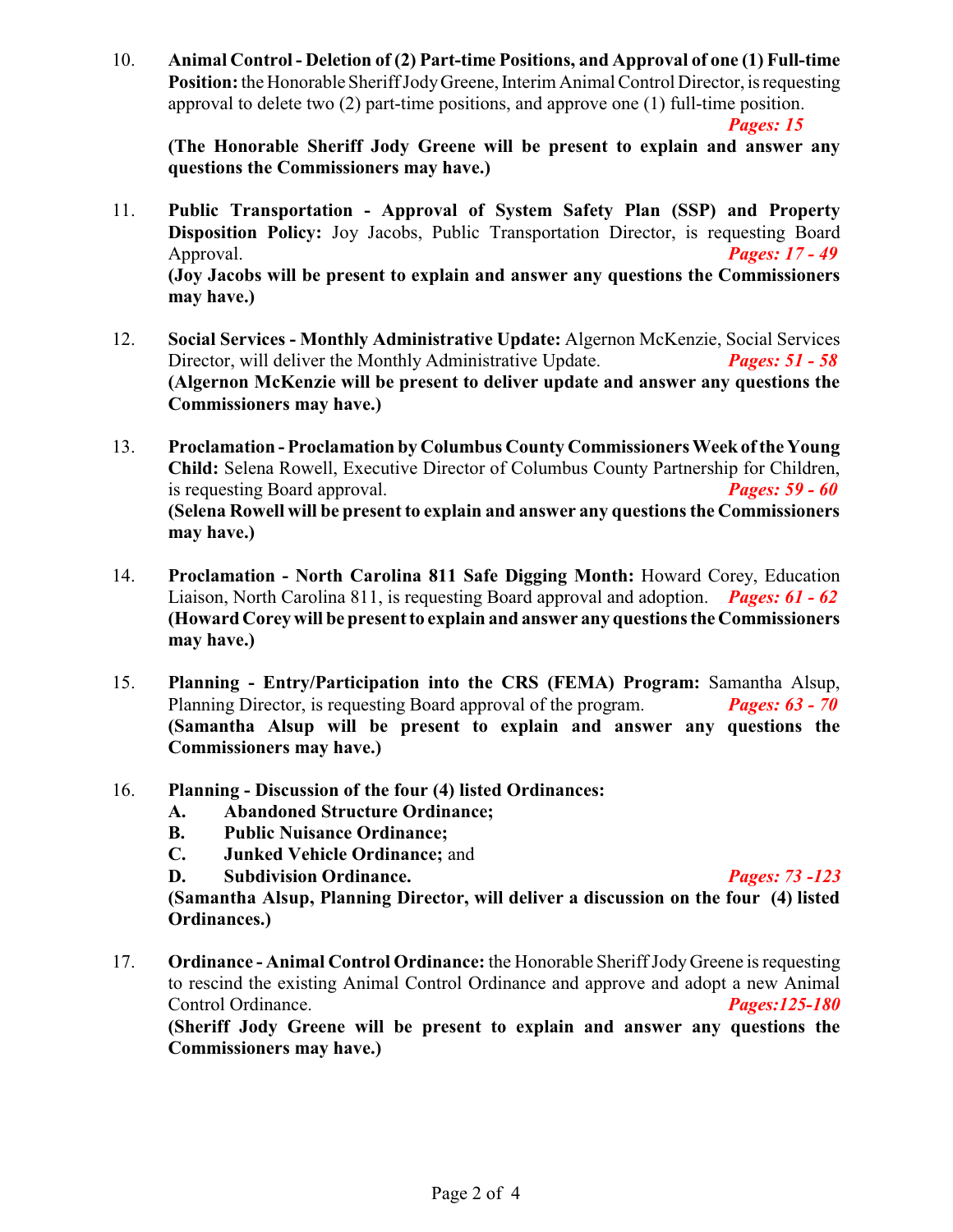- 18. **Finance - Resolution Approving Financing Terms:** Dylan Bowen, Deputy Finance Director, is requesting Board approval of Truist Bank for the interim financing of Cerro Gordo School by Resolution Approving Financing Terms. Pages:181-186 Gordo School by Resolution Approving Financing Terms. **(Dylan Bowen will be present to explain and answer any questions the Commissioners may have.)**
- 19. **Economic Development Update on Dashboard:** Dr. Gary Lanier, Economic Development Director, will deliver an update on the Dashboard. *Pages: 187* **(Dr. Gary Lanier will be present to deliver the update and answer any questions the Commissioners may have.)**
- 20. **American Legion Building Update:** Amanda Prince, County Attorney will deliver an update on the American Legion Building. *Pages: 189* **(Amanda Prince will be present to deliver the update and answer any questions the Commissioners may have.)**
- 21. **Administration Hurricane Matthew DRA 17 Contracts:** Gail Edwards, Assistant to the Manager, is requesting Board approval of the contracts for 17436 Sam Potts Highway and 209 McMillian Road. *Pages:191-194* **(Gail Edwards will be present to explain and answer any questions the Commissioners may have.)**
- 22. **Appointments: One (1) Mile Radius Members for Chadbourn Planning and Zoning Board -and - Chadbourn Board of Adjustment.** *Pages:195-198*

# **RECESS REGULAR SESSION and enter intoCOLUMBUSCOUNTYWATER and SEWER DISTRICTS I, II, III, IV and V BOARD MEETING**

- 23. **Columbus County Water and Sewer Districts I, II, III, IV and V:** approval of February 15, 2021 Minutes.
- 24. **Columbus County Water and Sewer Districts I, II, III, IV and V CCU Contracts for SCADA:** Leo Green, Engineer, is requesting Board Approval. *Pages:199-209* **(Leo Green will be present to explain and answer any questions the Commissioners may have.)**

# **ADJOURN COMBINATION MEETING of COLUMBUS COUNTY WATER and SEWER DISTRICTS I, II, III, IV AND V BOARD MEETING**

25. **Consent Agenda Items:** *Pages:211-226*

| 25. | <b>Consent Agenda Items:</b> |                |  |
|-----|------------------------------|----------------|--|
|     | Budget Amendments; and       | Pages: 211-220 |  |
|     | Tax Refunds and Releases.    | Pages: 221-226 |  |